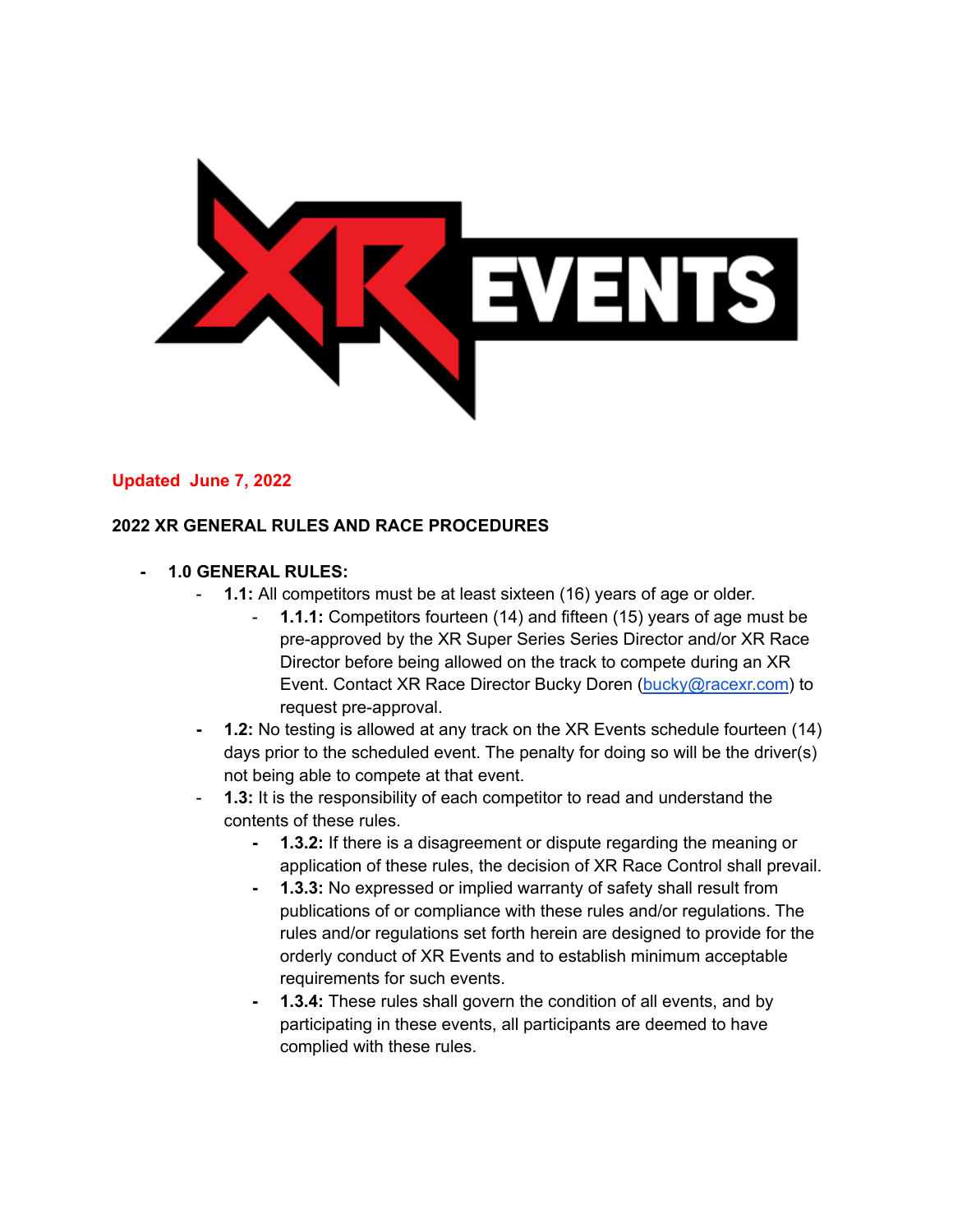- **- 1.3.5:** No pretense is made for having designed a foolproof set of rules and regulations. The spirit and intent of the rules is the standard by which XR Events will be governed.
- **1.4:** All participants, guest and crew members fully understand that racing is inherently dangerous and that they are exposed to risks of death or serious bodily injury. The participants, guest and crew members voluntarily assume these risks.
- **1.5:** No driver or crew member may be under the influence of alcohol, drugs or any other controlled substances while competing. XR reserves the right to require drug testing in order to assist its enforcement of the' no alcohol and no drug policy.
	- **1.5.1:** Decisions on drug testing and disciplinary action which may include (but is not limited to) immediate ejection from the track, a fine of \$500.00, a ninety (90) day suspension, and/or a denial of further entry to XR Events. This is at the sole discretion of XR officials.
- **1.6:** Any and all points are awarded to a driver, not the car and/or car owner.
- **1.7:** Only one car per team per division for an on-track event.
	- **- 1.7.1:** No car may be driven in more than one (1) heat race.
		- **- 1.7.2:** No driver may attempt to qualify more than one car during the heat races.
		- **- 1.7.3:** No substitute drivers will be allowed.
		- **- 1.7.4:** If a driver changes a car or engine option(s) for their next on-track event, that driver must start in the last position of their next scheduled event.
		- **- 1.7.5:** Once a driver has changed racecars or engine option(s), that driver must finish that day's entire race program with that racecar or engine.
		- **- 1.7.6:** Once a race is staged drivers cannot change cars for that race.
		- **- 1.7.7:** If a car rolls over during an on-track incident, that car is done competing during that day's scheduled events. This is for safety reasons.
	- **- 1.7.8:** All cars are to be numbered on each door and top in contrasting color of car. A maximum of 3 numbers and letters are allowed. Numbers must be legible to the score tower. Any combination of numbers and letters that are deemed offensive by the management will not be allowed.
- **- 1.8:** If a driver is competing in multiple divisions during an XR Event, a different car must be used for each division, and all fees associated with running multiple divisions must be paid in full.

## - **2.0 DRIVER REGISTRATION:**

- **2.1:** All cars must be registered in the class in which they are participating each day of competition. If the XR Event runs over multiple days, that car must be checked in each day, and complete the Drivers Pill Draw (when applicable).
- **- 2.2:** Once heat races for a specific division have started, no driver will be allowed
- to enter that day's event.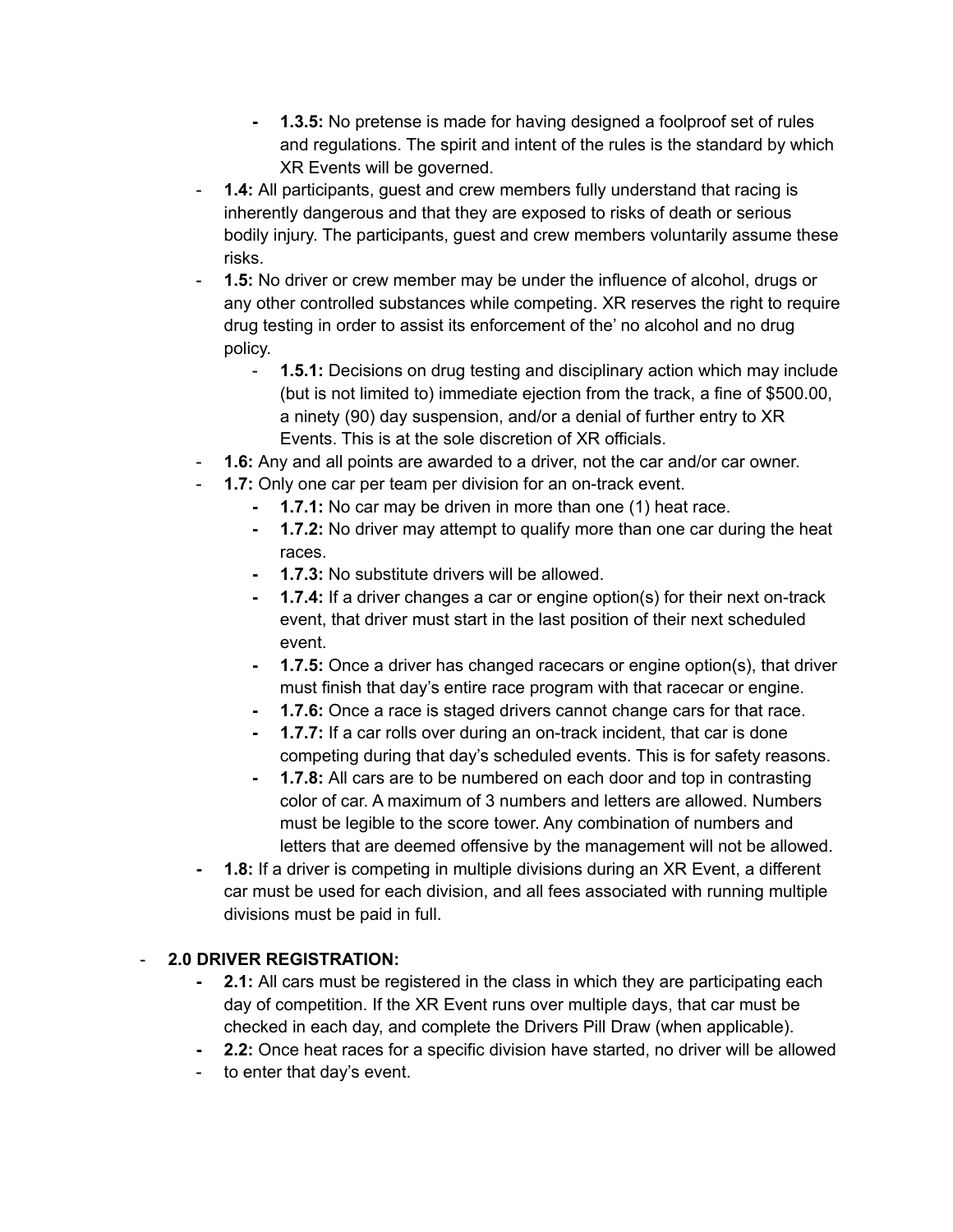- **2.3:** It is the responsibility of the driver and/or owner to keep all information current.
- **2.4.:** No driver or crew member will be allowed to enter the pit area until they have signed all releases at the pit office.
- **2.5:** No one will be allowed to sign any release for anyone else for any reason.
- **- 2.6:** All car registration fees must be paid before a driver can compete. If the XR Event does not have a car registration fee and driver will be competing in more than one division during that day's event, the driver will be required to purchase one (1) Driver Pit Pass per car.
- -

## - **3.0: TECHNICAL INSPECTION**

- **- 3.1:** MUST DECLARE AND RUN YOUR SANCTION RULES FROM OUR LIST OF ALLOWED RULES SETS PER CLASS WHEN IT APPLIES TO AN XR EVENT.
- **3.2:** All racecars are subject to inspection.
	- **3.2.1:** XR reserves the right to inspect any racecar at any time. XR also reserves the right to disqualify any driver and/or racecar from competition and confiscate any and all illegal parts.
	- **3.2.2:** It is the responsibility of the driver and crew to disassemble a racecar for inspection when requested to do so. Refusal to comply will result in disqualification and forfeiture of prize money and points.
	- **3.2.3:** Approval of a racecar by XR Inspectors shall mean only that it is approved to compete for an XR Event. It shall not be construed to mean that it is guaranteed mechanically sound, safe, or completely legal.
- **3.3:** All drivers and/or crew will be responsible to tear down their car for inspection when requested by an XR official. Failure to comply will result in disqualification and forfeiture of prize money and points for that day's event.
- **- 3.4:** If a driver refuses a technical inspection after a race the car/driver will be disqualified and no points or pay will be awarded for that day's event. Unless otherwise noted, technical inspections are to be done in the designated technical inspection area at the track. No exceptions for any reason. (This includes tear downs).
- **-**

## - **3.3: AUTOMATIC DQ FOR ANY OF THE FOLLOWING:**

- **- 3.3.1:** Not having all required and approved safety equipment.
- **- 3.3.2:** Weight not painted white or properly secured.
- **- 3.3.3:** Not having a driveshaft safety loop.
- **- 3.3.4:** Driveshaft not painted white.
- **- 3.3.5:** Any mud cover/plug that is not properly secured and/or mud cover/plug ring not welded to the wheel.
- **- 3.3.6:** RACEceiver devices are MANDATORY whenever on-track.
- **- 3.3.7:** Transponders are required on each car at an XR Event. They are available for rent at the car registration area.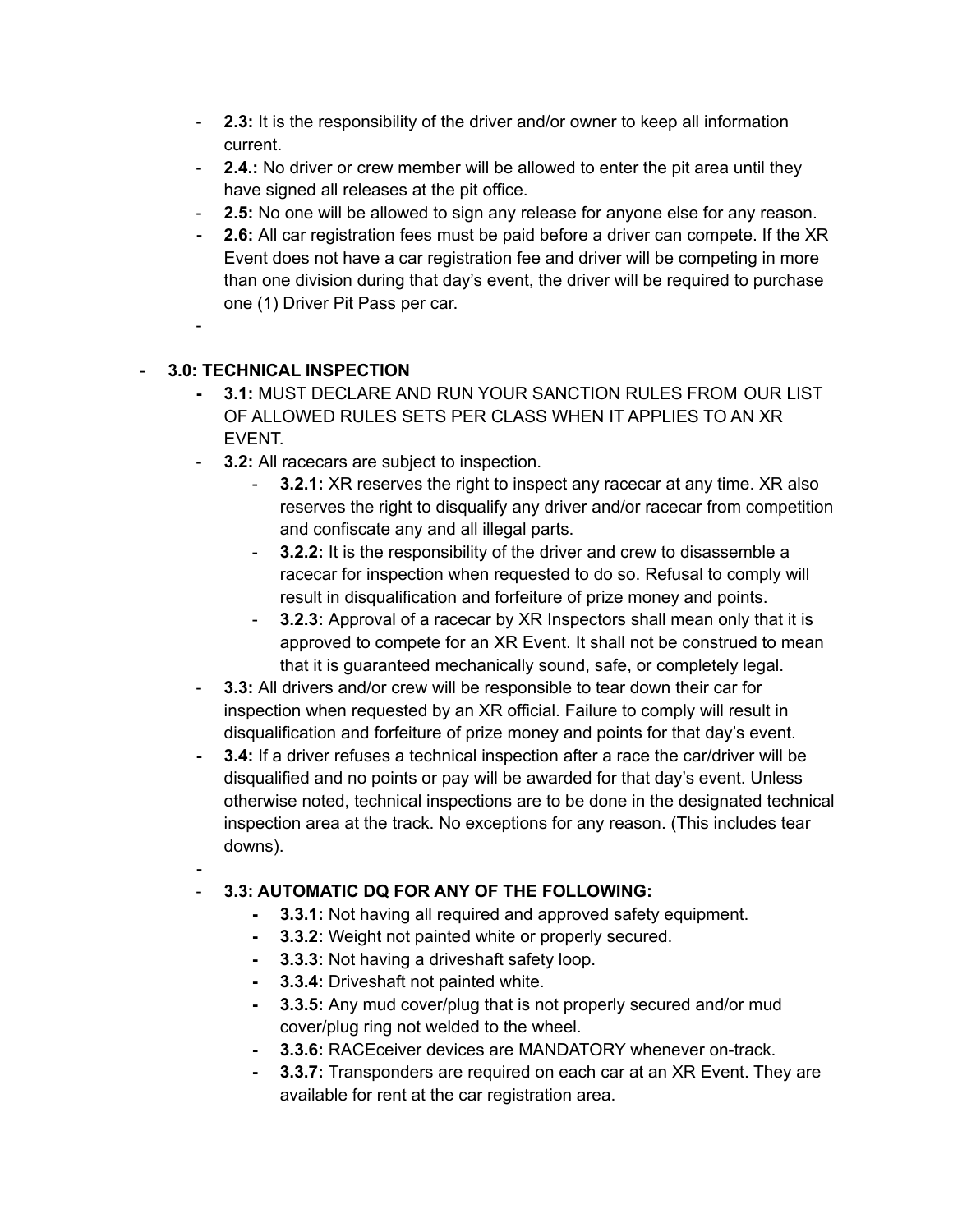- **- 3.3.8:** If any of the above is noticed prior to a race, that driver will not be allowed to race.
- **- 3.4:** Illegal parts, discovered during technical inspection, may be retained by XR officials..

#### **- 4.0 ON-TRACK PROCEDURES:**

- **- 4.1:** It shall be the responsibility of all drivers to attend the drivers meeting. Any rule, format, or schedule change will be discussed at the drivers meeting. All drivers will be responsible for information discussed at the drivers meeting.
- **- 4.2:** All racecars must leave the staging area under their own power. If assistance is needed, that racecar must start at the rear of that event.
- **- 4.3:** INITIAL START: the front row needs to remain side-by-side until the green flag is displayed. All rows must remain inline, bumper-to-bumper, until the green flag is displayed. Once the green is displayed, passing may begin.
- **- 4.4:** RESTARTS:
	- **- 4.4.1:** After the first lap is completed all restarts will use a Double File Restart format.
	- **- 4.4.2:** The leader will be out front alone. The leader will determine the pace to the green flag. Once the leader accelerates in turn three or four, the green will be displayed.
	- **- 4.4.3:** The 2nd place car has the choice of inside or outside of row 2. The 3rd place car will take the opposite spot. The 4th place, 6th place, 8th place, etc cars will do the same as the 2nd place car, and the rest of the field fills positions in a staggered manner.
	- **- 4.4.4:** The second row must stay behind the rear bumper of the leader. No creeping forward into the first row. All rows must remain inline, bumper-to-bumper, until the green is displayed.
	- **- 4.4.5:** XR officials reserve the right to institute Single File format at any point of any race at their own discretion. When this occurs, all cars will remain in a single file line, bumper-to-bumper, until the green is displayed. Once the leader accelerates in turn three or four, the green will be displayed.

## **- 4.5 CAUTION FLAG:**

- **- 4.5.1:** A lap will count as long as the leader has crossed the Start/Finish Line before the caution is displayed.
- **- 4.5.2:** All cars that cross the Start/Finish Line before the caution is displayed will be considered scored.
- **- 4.5.3:** All other cars will be scored based on the previous lap.
- **- 4.5.4: ONE AND DONE RULE:** A one (1) caution rule will be enforced in the heats only.
- **- 4.5.5:** Unless otherwise noted, all "B" Features and Last Chance Qualifiers (LCQ) will utilize the "One and Done Rule".
- **- 4.5.6: TWO CAUTION RULE:** A two caution rule will be used for all "A" Feature events.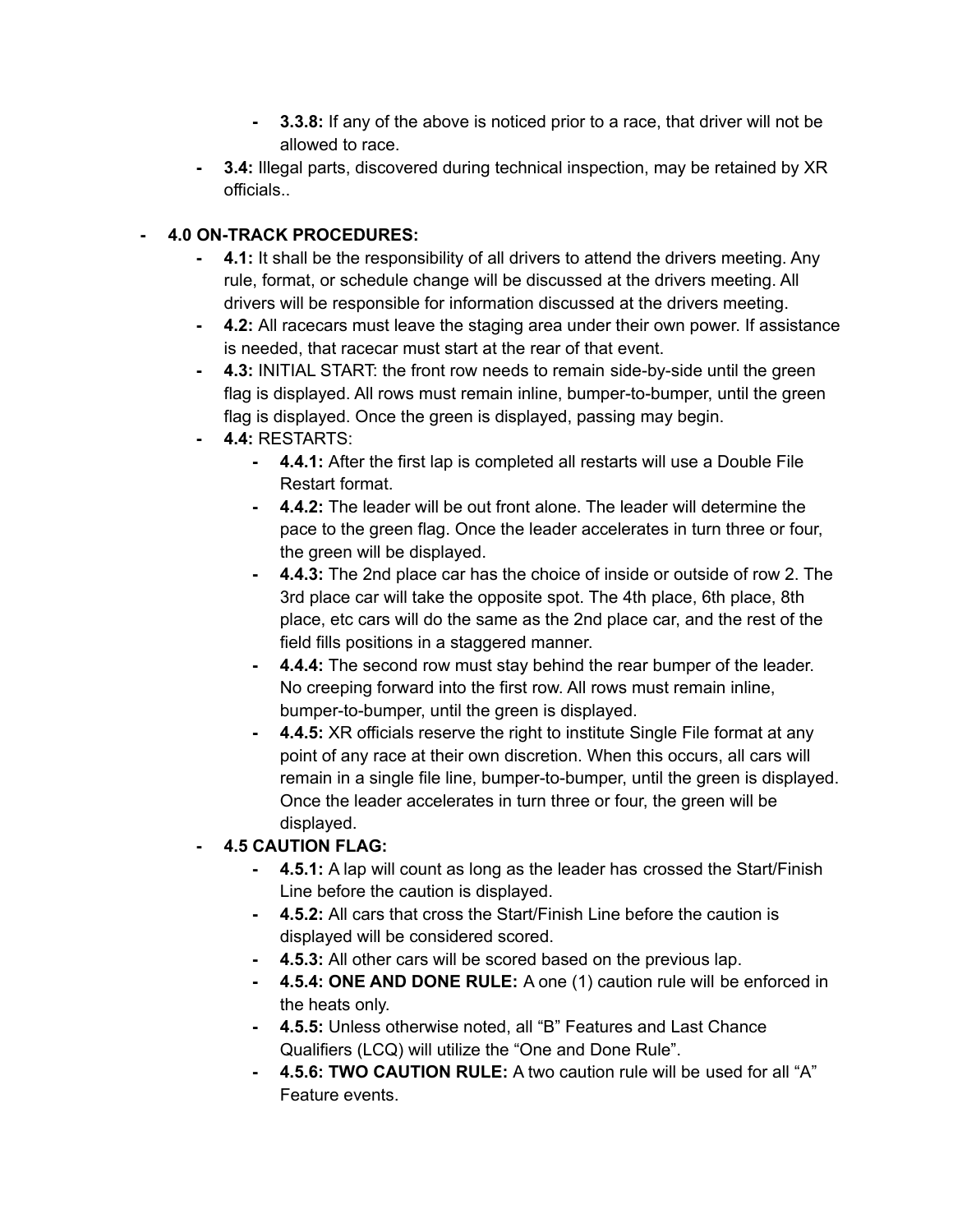- **- 4.5.7:** Caution laps will not count towards the posted race length.
- **- 4.5.8:** The posted race length may be shortened due to several cautions before the full feature is complete at XR Race Control's discretion.
- **- 4.6 WORK AREA DURING "A" FEATURE EVENTS:**
	- **- 4.6.1:** During an "A" feature, a car will be allowed to only enter the Hot Pits and return to the track at a time to be determined by the track officials.
	- **- 4.6.2:** You will be allowed to return to the racing surface at the discretion of XR officials.
	- **- 4.6.2:** Any car that goes to his pits during a feature will not be allowed to re-enter the track.
	- **- 4.6.3:** Any driver exiting his car on the race track during a race for any reason is automatically disqualified from the race and all winnings and points will be lost. EXCEPTION: if a track official directs you to exit or you are in immediate danger for your life or serious injury.

# **- 4.6 CHECKERED FLAG:**

**-**

- **- 4.6.1:** All "A" Feature races will be finished under green conditions. If a race is stopped after the white flag is displayed, there will be a restart with a green, white & checkered flag.
- **- 4.6.2:** If the first-place car has taken the checkered flag, the race will be considered complete. All cars that crossed the finish line prior to the caution flag being displayed will be scored where they finished. All other cars will be scored based on the previous lap. See 3.3 CAUTION FLAG for scoring.
- **- 4.6.3:** All Heat races can end under a "Yellow/Checkered Flag" If the leader takes the White Flag and the Caution is displayed before the Checkered Flag is taken by the leader, the Heat race shall be scored complete. See 3.3 CAUTION FLAG for scoring.

#### **- 5.0 CODE OF CONDUCT:**

- **5.1**: The Driver is sole spokesman
	- **5.1.1:** All matters/arbitration pertaining to the race, the racecar, or event shall take part between the driver and XR officials.
	- **5.1.2:** If the driver is a minor under the age of eighteen (18), an adult may join the driver during an arbitration.
	- **5.1.2:** The driver is responsible for the conduct/actions of their crew members at all times. Unsportsmanlike conduct by drivers, owners and/or pit crews shall be grounds for disqualification and/or punitive action by XR.
- **- 5.2:** Confrontations, whether physical violence or verbal assault by a driver, team, owner, crew and/or family member towards XR as a company, XR Staff, track employees, the track hosting the event, other competitors and their respective pit crew members, fans, and media may result in disqualification from that event and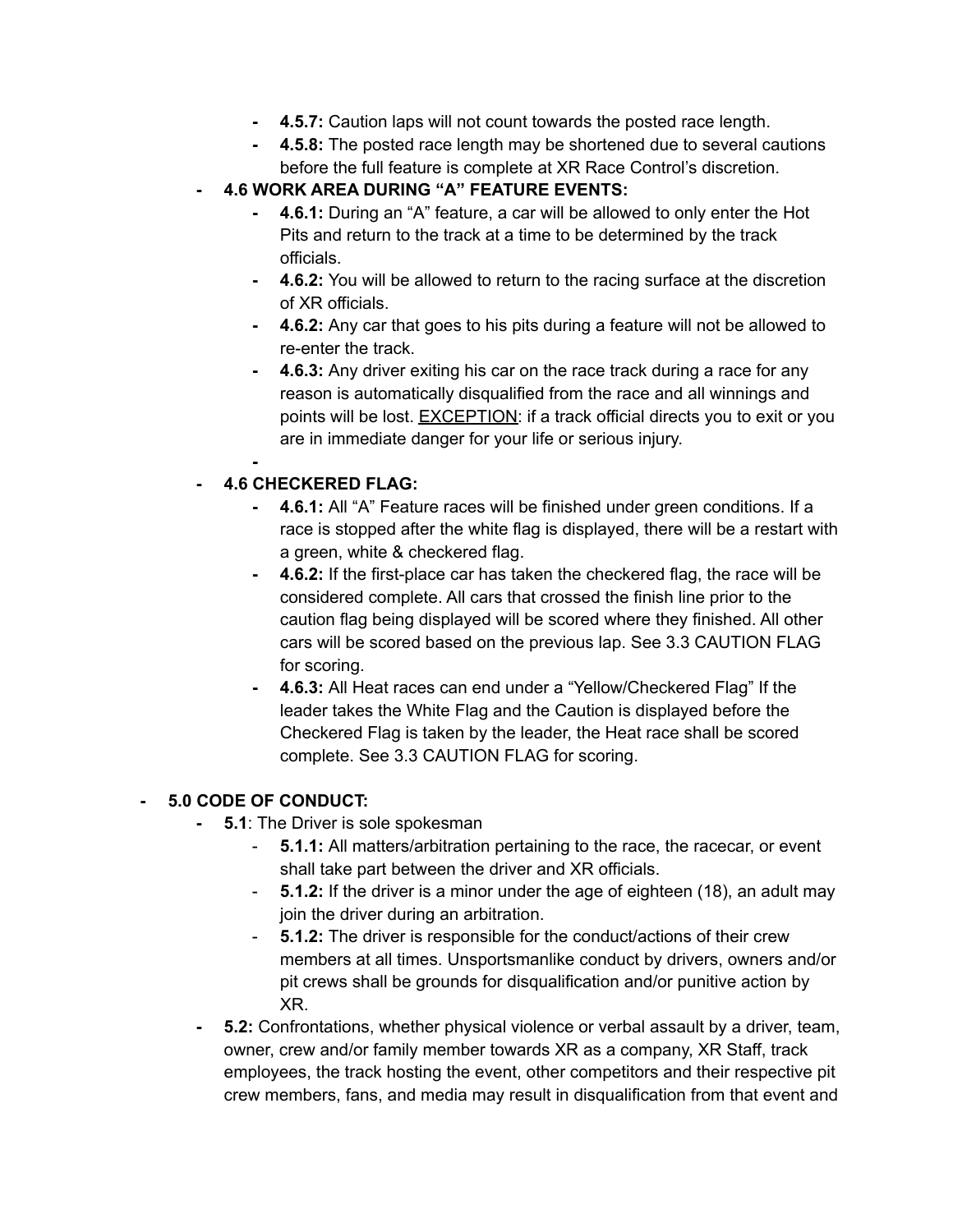possibly future XR events. This includes arguing, yelling, cursing or raising their voice when talking to an official, touching someone in any physical way, and any social media posts, public or private statements that are offensive or detrimental to XR officials and/or track officials.

- **- 5.3:** A driver, team owner, and/or pit crew member shall not make or cause to be made a public statement and/or communication that criticizes, ridicules, or otherwise disparages another person based upon that person's race, color, creed, national origin, gender, sexual orientation, marital status, religion, age, or handicapping condition.
- **- 5.4:** Intentionally damaging another vehicle, whether on track, in staging, or in the pit area will result in that team being disqualified from that event and possibly future XR events.
- **5.5:** Additional Penalties and/or fines may be levied for violations of the Code of Conduct listed above, to be decided by XR Officials. This may include loss of points and purse money for a given race event or season, fines, and/or suspension, both temporary or permanent, from future XR Events.

## **- 6. PIT AREA:**

-

- **- 6.1:** No personal vehicles allowed in the pit area.
- **- 6.2:** Track pit speed limit is maximum 7 mph. No exceptions. Speeding in the pit area can be cause for disqualification and loss of points and money for that day's event.
- **- 6.3:** No pit crew members allowed on the track or staging lane to work on car for any reason. Repairs may be made in the "Hot Pit Area" only.
- **- 6.2:** ATV/GOLF CART/PIT BIKE RULES:
	- **- 6.2.1:** A Pit Vehicle Pass is required for each and can only be driven by a licensed driver, 16 years or older. Must have and show proof of insurance.
	- **- 6.2.2:** Drivers will be allowed one (1) one cart/atv permit with their class registration fee. Must obey all the XR Golf Cart/ATV rules and regulations.
	- **- 6.2.3:** The vehicle may only carry as many passengers as there are seats. NO passengers on racks, handlebars, etc. NO standing on the back or side of the vehicle.
	- **- 6.2.4:** Maximum Speed is 7mph, speed of a moderate to fast walk.
	- **- 6.2.5:** Failure to comply with these rules can and will result in loss of privilege to operate these vehicle(s) on the property.
- **- 6.3:** No drinking of alcohol allowed in pits at any time before or during the races.
- **- 6.4:** No glass containers of any nature allowed.
- **- 6.5:** All vehicles and trailers are subject to search by track security at any time.

XR Officials and Race Control will resolve any disagreement over technical questions or operations. When their decisions are rendered, such decision(s) is final and binding. Race Control will act upon any situation not specifically covered by these rules and procedures set forth herein and management reserves the right to make changes, additions and/or deletion of